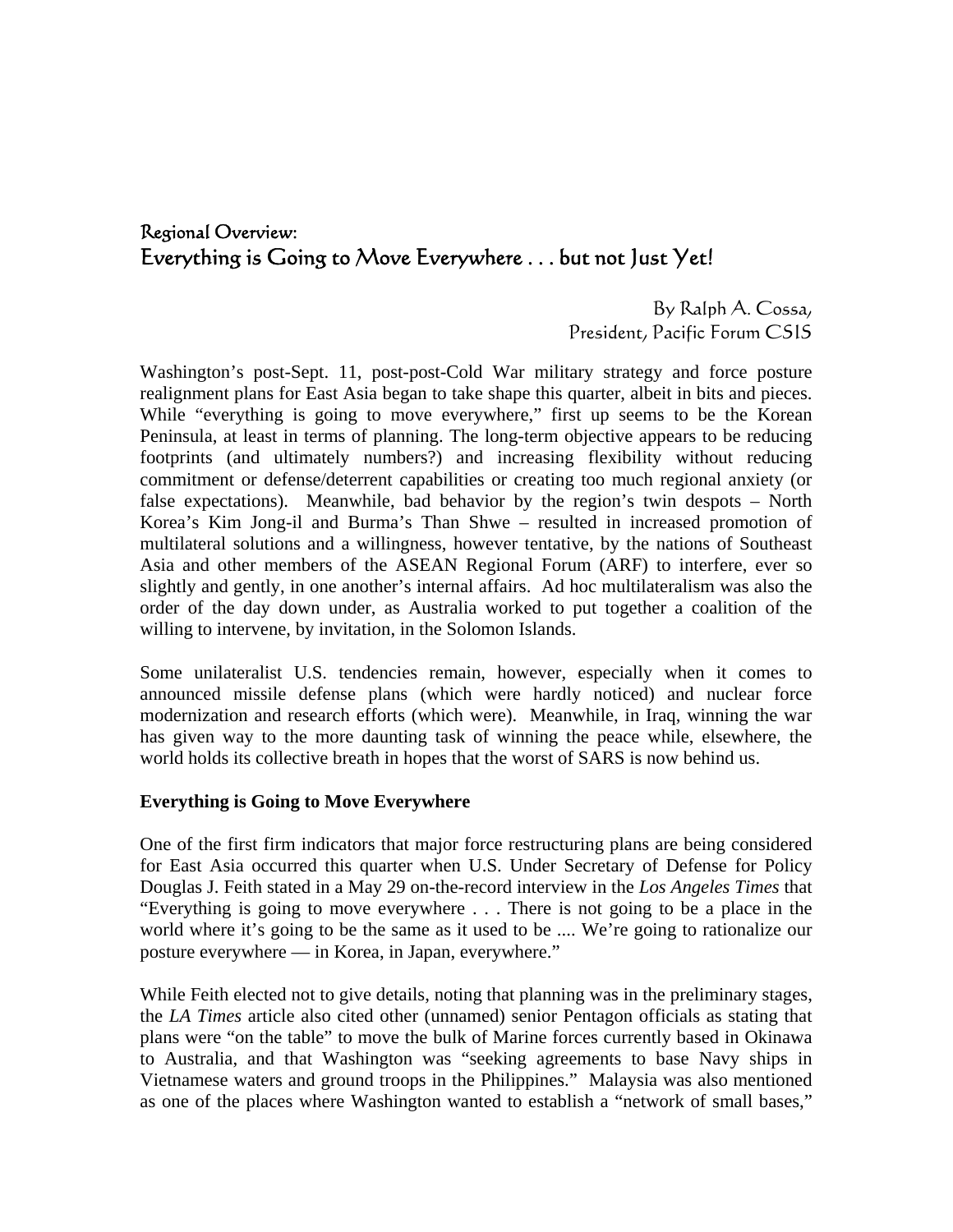which would reportedly serve as "launching pads for moving U.S. forces quickly and clandestinely to future areas of conflict." A reduction in Korea-based forces was "probably in the cards" as well, although plans had not yet been made "for fear of sending a signal of lack of resolve to North Korea." With the exception of South Korea (where restructuring plans were soon to be announced – see below), defense establishments in most of the countries named were quick to point out that they had agreed to no such thing, underscoring Feith's original (and largely overlooked) point about the preliminary nature of current planning.

Speaking at the International Institute for Strategic Studies (IISS) Shangri-La Dialogue in Singapore a few days later, Deputy Secretary of Defense Paul Wolfowitz tried to provide the larger context, noting that "Many studies have been done and many ideas have been presented, but no decisions have yet been made" and none would be made without close consultation with Congress and with "affected friends and allies in the region." Wolfowitz further noted that Washington's "fundamental look at our military posture worldwide" was aimed at addressing the issue of "how best to sustain the American commitment to this region in the face of the global demands on our defense resources." Yes, changes in force structure (read: reductions as well as realignments) were inevitable, he seemed to be saying, but they would not be made at the expense of the region's security. Washington would maintain "the same basic commitment to stability and deterrence in this region that we have had all along."

What was new and potentially significant but largely overlooked in the *LA Times* story was the reported change in attitude toward China. In the past, most statements coming from the Pentagon seemed to focus on the need to counter a potential peer competitor. If it is true that, "in the post-Sept. 11 world, the threat from China is believed by Bush administration policymakers to pale beside that posed by unstable countries in Asia, Africa, and the Middle East that are viewed as breeding grounds for terrorists," this would bring the Pentagon more in line with the point of view that has prevailed in the State Department and was embedded in last fall's *National Security Strategy*, which stresses cooperation rather than competition with China and the other great powers. This would allow the Pentagon to focus on flexibility, mobility, and rapid response from its East Asia "launching pads."

# **Korea: Restructuring to "Promote Regional Stability"**

It soon became clear that planning for the future had already begun and indeed was quite advanced when it came to the status of U.S. forces on the Korean Peninsula. On June 5, the joint statement from the second "Future of the ROK-US Alliance Policy Initiative" talks revealed that the two allies had already reached general agreement on a future force restructuring plan "to enhance deterrence and security on the Korean Peninsula and improve the combined defense."

Glaring headlines about "U.S. Pulling Troops from the DMZ" aside, a careful reading of the joint statement reveals that little, other than joint planning, will take place immediately, and that any consolidation of U.S. forces will "tak[e] careful account of the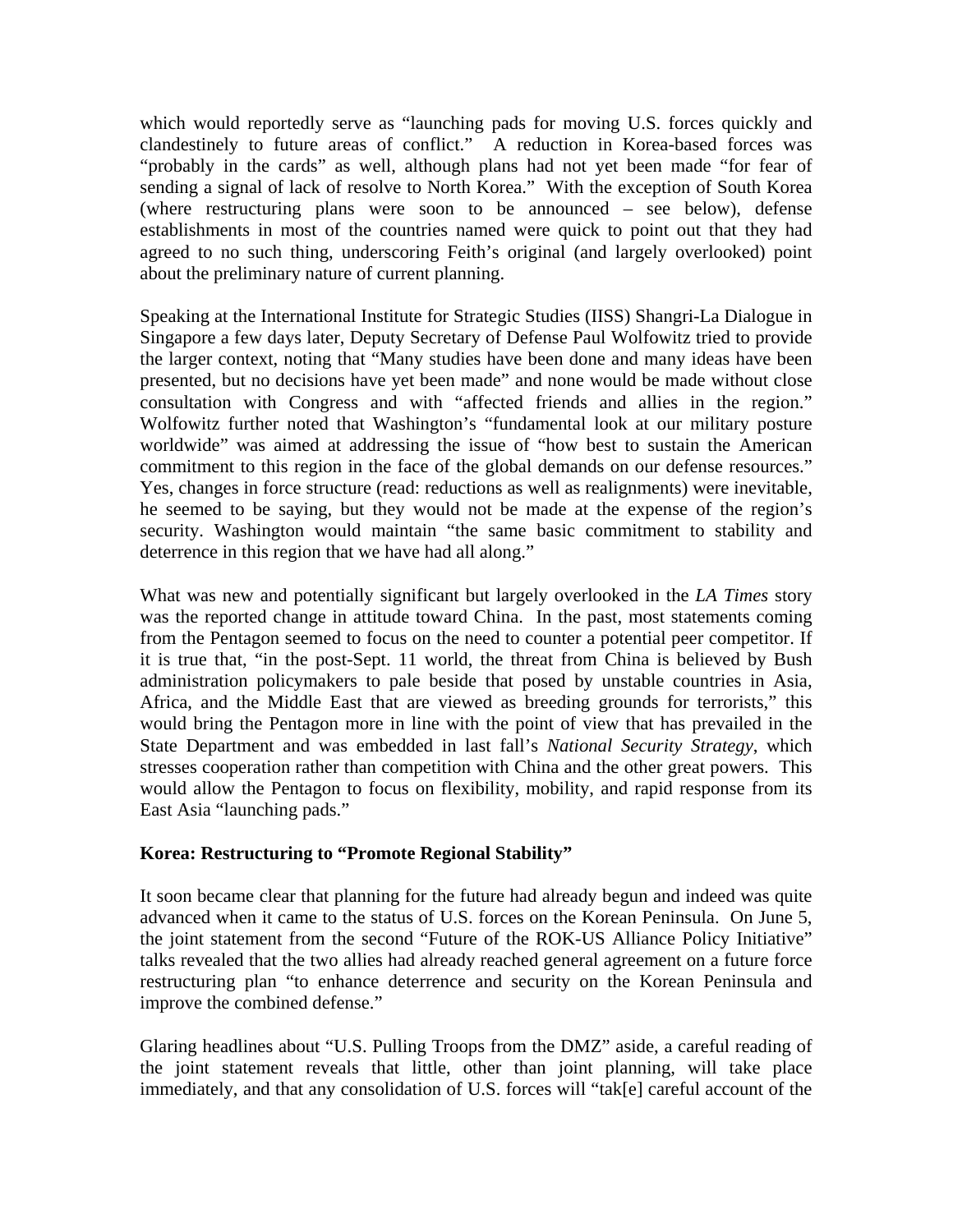political, economic, and security situation on the Peninsula and in Northeast Asia," a caveat lifted directly from the joint statement signed a month earlier by Presidents George Bush and Roh Moo-hyun during their first summit meeting in Washington DC.

The first step is to develop a series of Implementation Plans – for Capability Enhancement, Yongsan Relocation, the Transfer of Military Missions, and for the Realignment of U.S. Forces in the ROK, respectively – with the goal of completing the *plans* (not the moves) in time for *discussion* (not implementation) at the ROK-U.S. Security Consultative Meeting (SCM) in late September. When actual relocation of forces will occur is not clear. The ROK government, according to the announcement, will "start procuring appropriate land in 2004." How long this will take is anyone's guess – the U.S. has been waiting since 1996 for Okinawan officials to provide an alternative location for Futenma Air Base; hopefully ROK authorities will be a bit quicker. On the other hand, U.S. Forces Korea (USFK) agreed more than a decade ago to move its military headquarters from Yongsan (in the middle of downtown Seoul) once an alternative location was secured; the search for "appropriate land" for key hubs is, in this respect, *deja vu'* all over again.

As explained in more detail in the U.S.-ROK chapter in this issue [Donald Gross, "The Nuclear Issue Sputters Along"], the consolidation itself will occur in two phases. Under the first phase, forces north of the Han River (which runs through Seoul) will consolidate in the Camp Casey and Camp Red Cloud areas (which are also north of Seoul). Presumably this could be done without procuring too much additional land, so it could begin sometime after the plans are discussed in September and agreed upon. But even if some forces are moved off the DMZ during phase one, they will still remain within artillery range of North Korea. Even after the full relocation to the new "key hubs," the two sides "agreed to sustain a U.S. military rotational training presence north of the Han," no doubt to address lingering "tripwire" concerns.

Meanwhile, Deputy Secretary Wolfowitz, during an early June visit to Seoul, urged Koreans to "move beyond outmoded concepts or catch phrases," noting that "the real tripwire is the letter and spirit of our mutual defense treaty, backed up by the substance of our alliance and our strong military forces." To this, one should add the billions of dollars of U.S. investment in South Korea and tens of thousands of business people and tourists there on any given day. Nonetheless, keeping some forces forward will help disabuse North Korea of the notion that the U.S. is too casualty-averse to respond to future provocations; a mistake that Saddam Hussein made not once, but twice. Meanwhile, relocating and consolidating the bulk of U.S. forces further south will put them in a better position to more effectively respond, in the unlikely (but not impossible) event that the North were to launch a military attack.

Of equal significance is the agreement by both sides "on the importance of structuring U.S. forces in a manner that *further promotes regional stability*." In the past, U.S. Koreabased forces have been discussed solely in terms of Peninsula defense. While this remains their primary mission today (given the North Korean threat), this acknowledgment provides the U.S. with greater planning flexibility (in keeping with the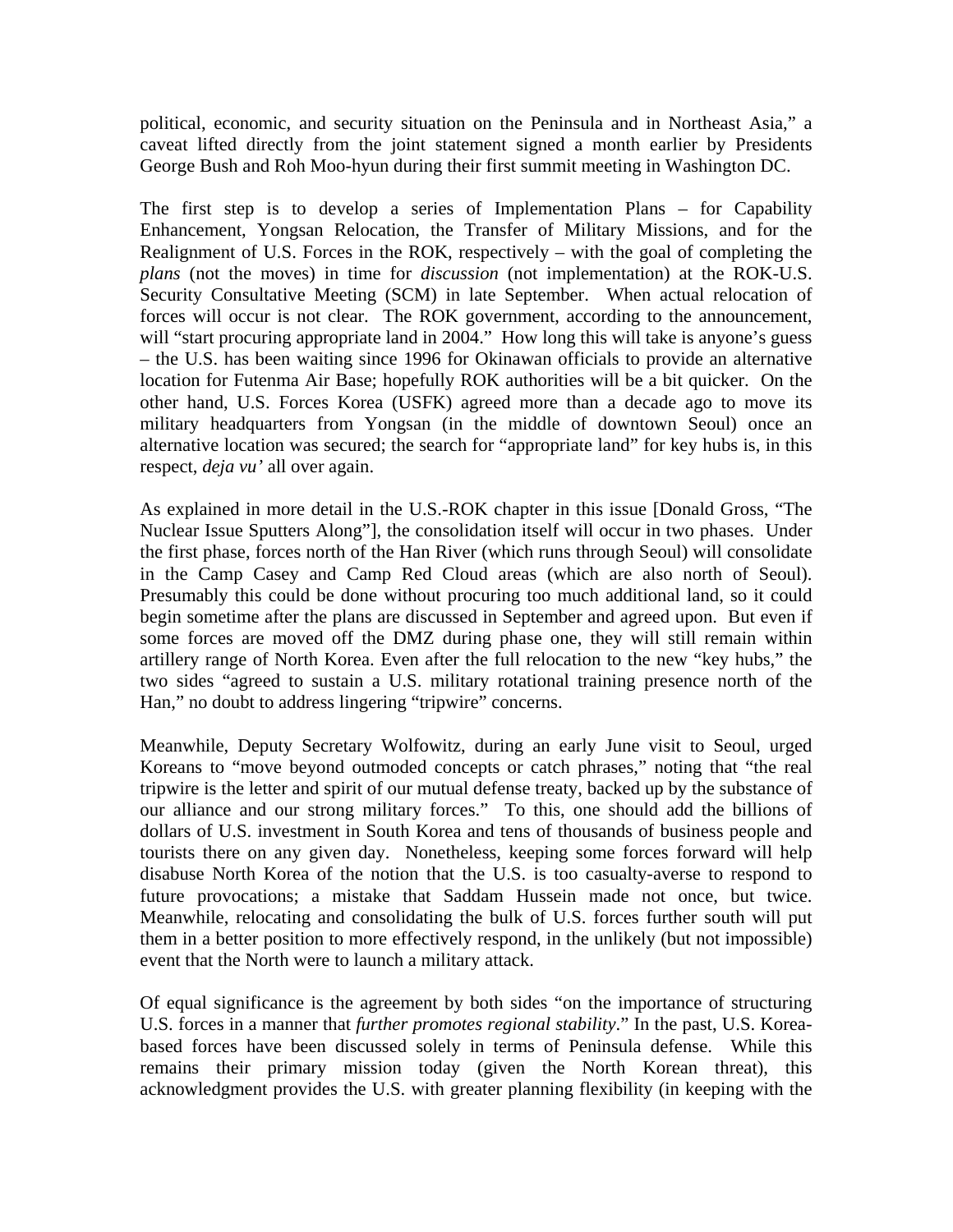Pentagon's desire to transform military thinking and basing worldwide) while also laying the groundwork for a continued force presence, in the event North Korea either reforms itself or goes away.

## **"Rationalizing" U.S. Force Presence Everywhere**

As regards the rest of the Asia restructuring plan, few details have been provided beyond assurances about what is not being planned. "Most of the details that I have read are either inaccurate or extremely premature," Secretary Wolfowitz explained when questioned about the *LA Times* article, with reports about Marines going from Okinawa to Australia or new bases being established in the Philippines specifically pointed out as being flat out wrong.

Wolfowitz acknowledged during his IISS speech that an assessment of force requirements and restructuring opportunities was also underway with Japan, even though "many of the basing and mobility issues that confront us in other nations do not exist in our current relationship with Japan"; a signal that no dramatic changes are anticipated in the near term. I would argue that Okinawa will remain a key "hub" in any future U.S. restructuring plan, given its vital location as a key air and naval logistical hub. While alternative basing scenarios can be envisioned for the Marines (Guam, Korea, the U.S., perhaps even Australia at some point), Kadena Airbase and Naha (or a suitable replacement) port seem as vital to any future "launching pad" strategy as they are to supporting Korean (and other) contingencies today. Misawa Airbase in northern Japan may serve as another hub, with some (myself included) suggesting that the U.S. Navy carrier air wing currently situated in the crowded Kanto Plains area could be relocated there.

Identifying potential hubs in other Asia-Pacific locations also continues. While completely discounting reports of U.S. troops returning to permanent bases in the Philippines, Wolfowitz noted that the U.S. had "redoubled our commitment" to assist Manila, further pointing out that the Philippines had been accorded major non-NATO ally status, "in recognition of the close ties which bind our two nations." A "main driver" behind Washington's regional (and worldwide) military posture review was "to adapt to a world in which potential threats have become more unpredictable." As a result, Wolfowitz continued, "we place a great premium on mobility and on the ability to move from existing hubs at great speed and to use temporary basing solution as needed." This "new" approach seems to be a logical extension of the earlier U.S. Pacific Command "places not bases" strategy, which also stressed flexibility, mobility, and rapid response capability centered around "temporary basing solutions." Stay tuned for more changes and even more speculation and rumors.

What's clearly needed now is an updated East Asia Strategy Report, similar to those produced during the Clinton and previous Bush administrations, laying out Washington's overall vision and security strategy for the Asia-Pacific region.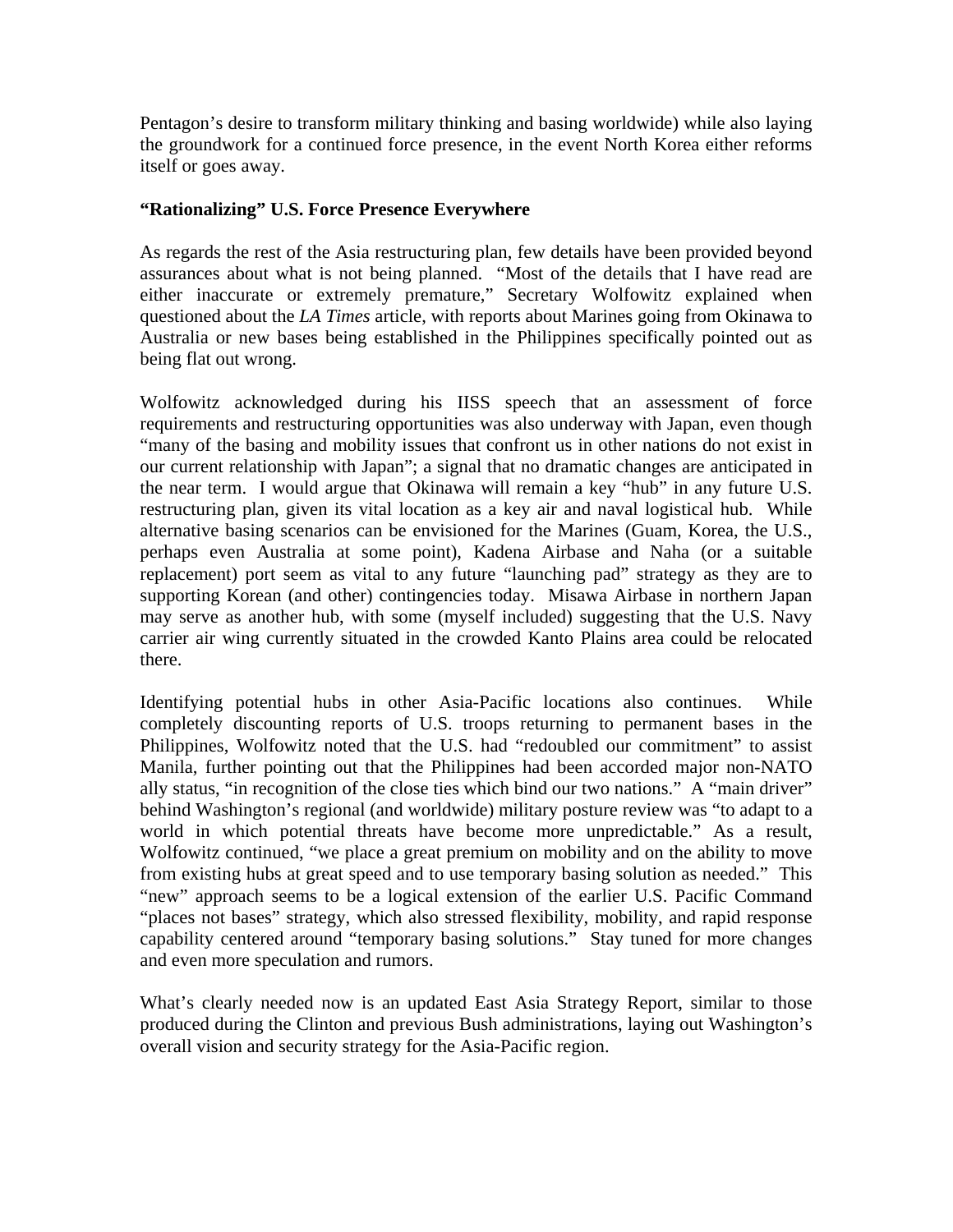## **Meanwhile, Back at the Crisis**

Talk of relocating U.S. forces away from the DMZ also created anxieties in North and South Korea since it generated fears – in my view misguided and illogical – that this move presaged a U.S. preemptive attack against the North, once American troops were out of harm's way. Given that the actual relocation of forces south of Seoul (and thus out of range of North Korea's heavy artillery) is several years away, the worries are at best premature. Washington's rush to announce these future plans seems driven more by the Pentagon's impatience to get on with its global restructuring effort than to send messages (real or imagined) to either Seoul or Pyongyang. Nonetheless, it has increased the diplomatic challenge when it comes to dealing with both.

Meanwhile, Washington's broader diplomatic strategy of applying international pressure to roll back Pyongyang's nuclear ambitions appears to have picked up steam this quarter, thanks in large part to North Korea simply being its typical belligerent self. Every time North Korea inches closer to admitting that it has nuclear weapons – its June 18 threat to "put further spurs to increasing its nuclear deterrent force" is the least ambiguous public admission of a nuclear weapons program (although not necessarily the possession of an operational weapon) to date – it makes it harder for any responsible member of the international community to argue its case. North Korea's continued belligerence has also helped to close the policy gap between Washington and Seoul, as has Pyongyang's continued refusal to allow its southern brothers, whose security is most threatened, to sit at the table. Adding further insult was the declaration by Pyongyang that the 1992 South-North Denuclearization Agreement was now "a worthless piece of paper."

Summit meetings this quarter between President George W. Bush and ROK President Roh Moo-hyun (in Washington) and Japanese Prime Minister Koizumi Junichiro (in Crawford, Texas), and between Koizumi and Roh (in Tokyo) have allowed the three allies to read from the same sheet of paper, even if they continue, on occasion, to sing slightly different tunes. During these summits, all three reiterated that they "would not tolerate" nuclear weapons in North Korea, while demanding a "complete, verifiable, and irreversible" elimination of North Korea's nuclear weapons program, a demand echoed later in the quarter by the G-8 leaders in their "Non Proliferation of Weapons of Mass Destruction" Declaration in Evian, France.

In Crawford on May 23, Bush and Koizumi warned Pyongyang that further escalation will "require tougher measures" against the North. The May 14 U.S.-ROK Joint Statement was a bit more circumspect. While expressing confidence that a peaceful solution could be achieved, Bush and Roh merely noted that "increased threats to peace and stability on the peninsula would require consideration of further steps." While some might consider this caveat vague, it does represent a ROK acknowledgment that other options might have to be considered, based on continued North Korean escalatory actions. This represents a significant narrowing of one of the major gaps in the U.S. and ROK positions on dealing with Pyongyang. Roh continued his softer hard line when he met with Koizumi in early June, with both leaders acknowledging that "diplomacy and pressure" were both needed, even though Roh stressed his preference for the former.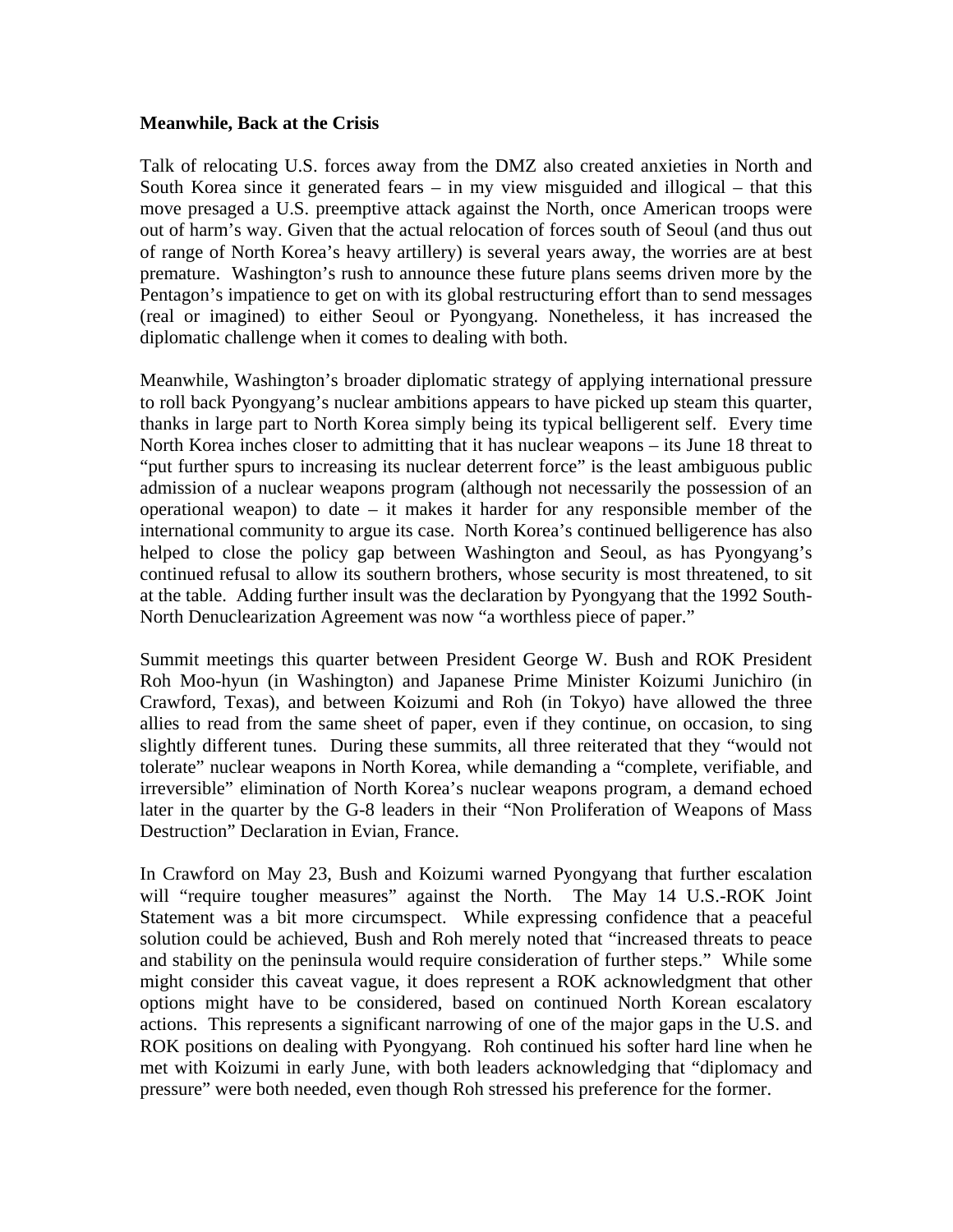No "red lines" were proclaimed at any of the meetings, but the ROK-U.S. statement did note "with serious concern" the North's statements about reprocessing and its "threat to demonstrate or transfer these weapons." Bush and Koizumi, in their joint press conference, also both stressed that they would not tolerate the transfer of nuclear weapons. Daring Pyongyang to cross lines in the sand may be counter productive; identifying "serious concerns" sends a useful signal.

The international community was quick to put some muscle behind the proliferationrelated concerns. On June 12, 11 Asia-Pacific and European nations voiced support for a U.S. "Proliferation Security Initiative" aimed at intercepting illegal weapons of mass destruction (WMD) shipments on the high seas during a "coalition of the willing" gathering in Madrid. Under Secretary of State John Bolton had earlier stated that "legal, diplomatic, economic, military, and other tools" would be used to implement the interdiction initiative. The goal, according to Bolton, "is to work with other concerned states to develop new means to disrupt the proliferation trade at sea, in the air, and on land. Over time, we will extend this partnership as broadly as possible to keep the world's most destructive weapons away from our shores and out of the hands of our enemies."

The coalition plans to meet again in Brisbane, Australia in early July to further discuss ways to enhance their mutual law enforcement efforts – none dare call this sanctions . . . at least not yet – to stem the flow of illegal WMD shipments (not to mention the smuggling of drugs and other favorite North Korean pastimes).

Strong statements against WMD proliferation were also issued at the ASEAN Regional Forum annual gathering in Cambodia. The assembled ARF foreign ministers (including Secretary of State Colin Powell, but not his North Korea counterpart, who was conspicuous by his absence) urged North Korea to resume its cooperation with the IAEA and rejoin the NPT, while expressing unanimous support for the denuclearization of the Korean Peninsula.

## **ASEAN Looks inward as Multilateralism Strives Forward**

The assembled ARF ministers also expressed their concern over the decision by Burma's ruling junta to place opposition leader and Nobel Prize laureate Aung San Suu Kyi under "protective custody" after what has been broadly recognized to have been a government authorized (if not instigated) clash between her National League for Democracy (NLD) followers and organized hostile elements in late May. Surprisingly, the ASEAN ministers, during their own internal Southeast Asian meeting, also elected to interfere in Burma's internal affairs, urging Rangoon "to resume its efforts of national reconciliation and dialogue among all the parties concerned leading to a peaceful transition to democracy." They "looked forward to the early lifting of restrictions placed on Daw Aung San Suu Kyi and the NLD members." Burma's foreign minister did not block the statement "in the interest of ASEAN unity." The ASEAN ministers comments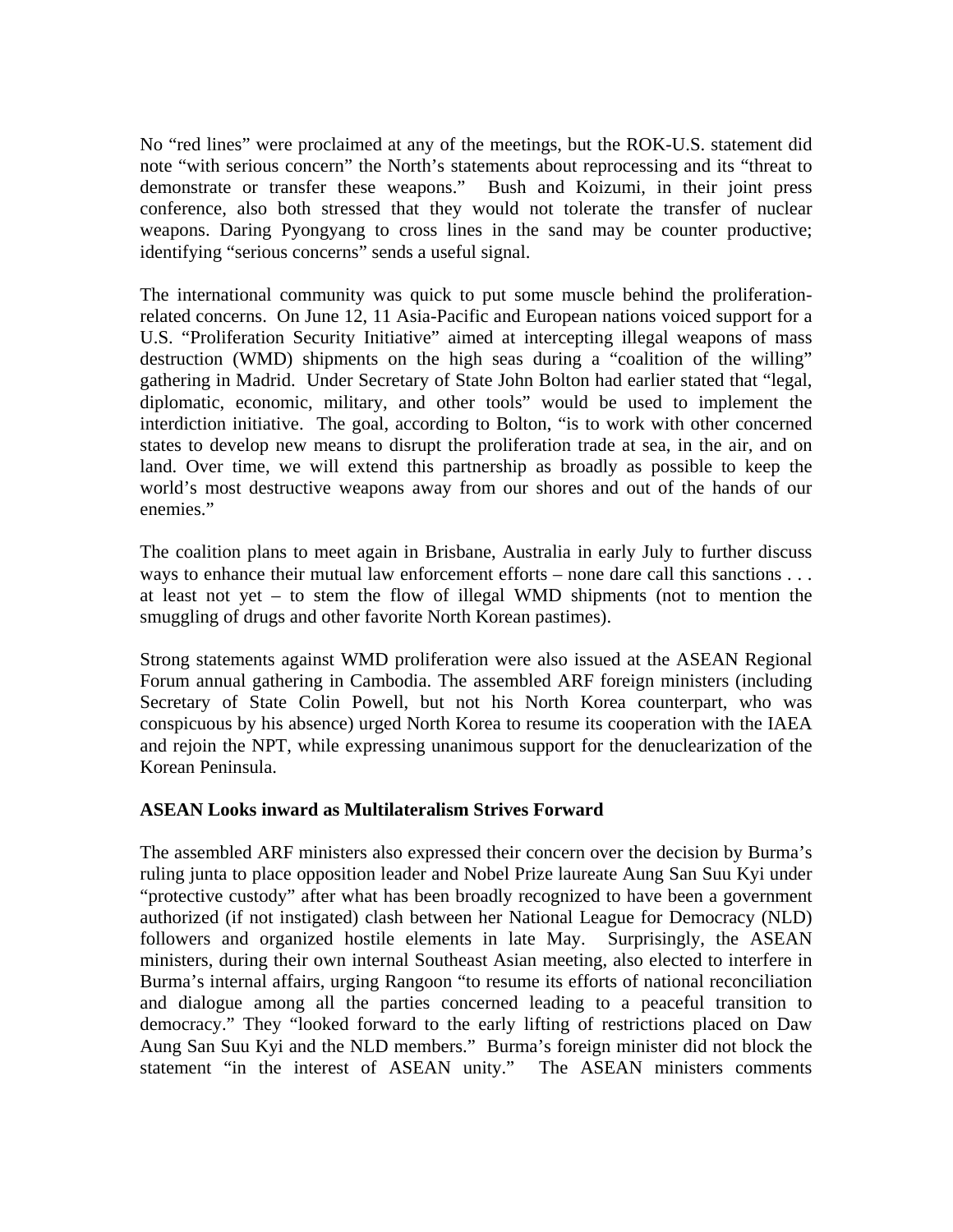were repeated verbatim in the ARF Chairman's Statement. ASEAN also plans to send a troika delegation to Rangoon to further discuss the situation.

The ARF ministers also "recognized the growing danger" of WMD proliferation and "reaffirmed their commitment to make further joint efforts to tackle the problem" but did not specifically endorse or otherwise refer to the U.S. Proliferation Security Initiative. They stressed the importance of a continued link between track one and track two (official versus non-official dialogue efforts) and looked to further efforts to enhance the role of the ARF Chair, to include a not otherwise described further role in helping to ease tensions on the Korean Peninsula.

In addition to the internal ASEAN and broader ARF meetings, an ASEAN Plus Three (China, Japan, and Republic of Korea) ministerial was also held in Phnom Penh on June 17. Its East Asia Study Group tabled 17 short-term and nine medium-to-long-term recommendations, laying out measures to foster East Asian solidarity and promote greater regional cooperation. The network of bilateral currency swap arrangements (BSA) envisioned as part of the ASEAN Plus Three Changmai Initiative has now reached 12 BSAs, with two more under negotiation. Beijing also continued to move toward establishment of an ASEAN-China free trade area (by 2010 for older members and by 2015 for newer ASEAN members) during its separate dialogue with the ASEAN states.

The ASEAN Plus Three also met along the sidelines of the broader meetings, with the three foreign ministers pledging that their leaders would adopt a joint declaration on mutual economic and political cooperation when they hold a three-way summit in Bali in October. The foreign ministers also discussed a free trade agreement (not likely anytime soon), along with cooperation in the quarantine field and in human resource development. China's foreign minister noted that Beijing "adopts a fully open attitude" toward multilateral dialogue with North Korea involving both South Korea and Japan, as long as Pyongyang and Washington "have no problems and agree with that." This was hailed in the ROK as Chinese support for their future involvement in talks, although there was a big caveat (North Korean agreement) attached.

## **There's Always Shangri-La!**

If the assembled foreign ministers had looked over their shoulders, they would have spotted many of their defense counterparts from within and beyond the region gathering for the second annual Asia Security Conference in Singapore on May 30 - June 1. Sponsored by the London-based International Institute for Strategic Studies (IISS) and broadcast as a track-two (nongovernmental) gathering of defense specialists and senior officials, the so-called Shangri-La Dialogue once again brought ministerial-level defense officials together for informal dialogue and separate government-only side meetings. Defense ministers/deputy ministers from 14 countries attended the meeting, along with senior officials from 4 more states. It was unclear if the low level of Chinese participation was due to the lingering effects of SARS (not to mention Singapore's vigorous screening and quarantine programs) or the presence of Taiwan officials (who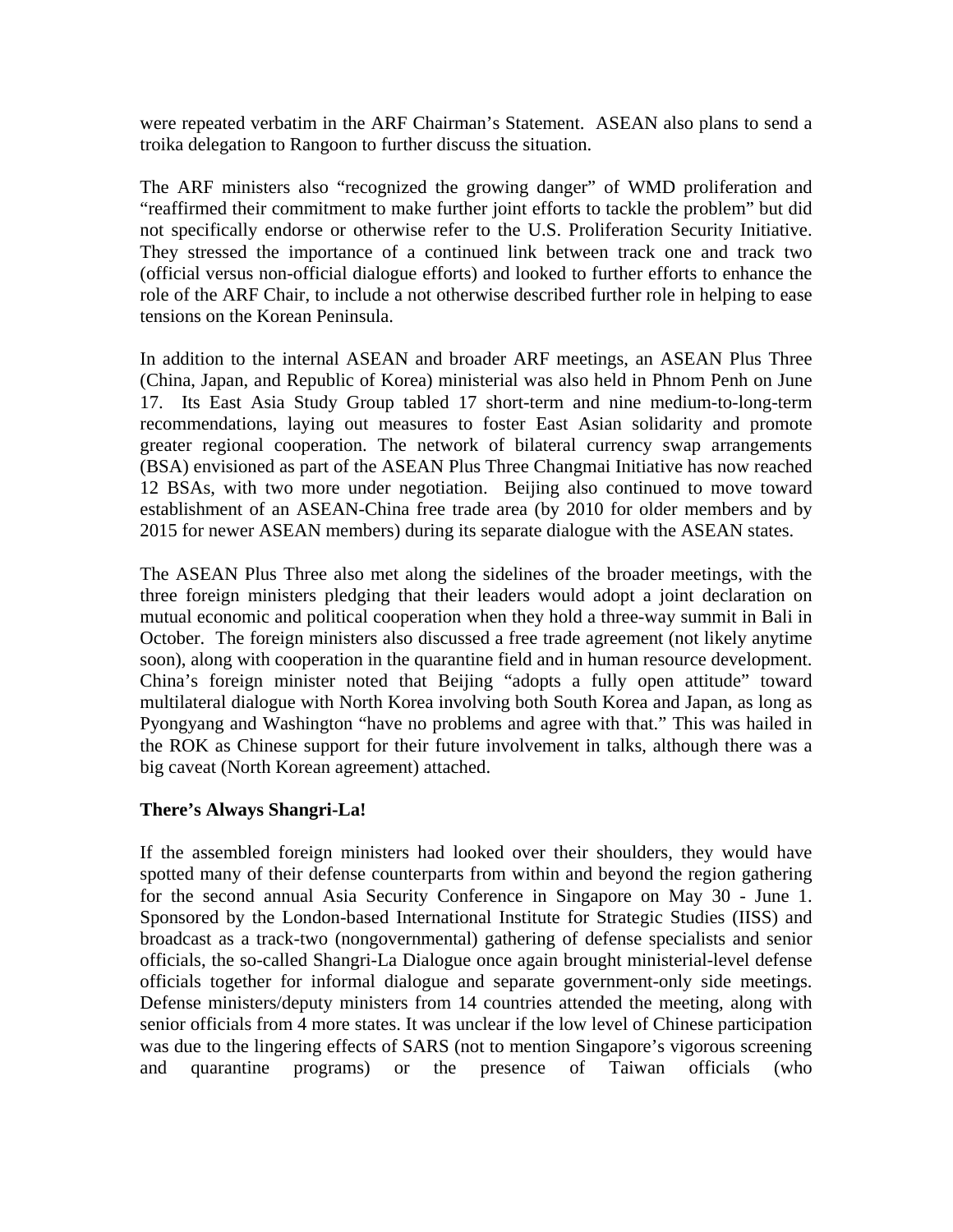took part in track-two events in their private capacities but did not attend the "officialsonly" side discussions).

While few are prepared to call the IISS annual event a threat to the more institutionalized ARF process, it has provided a useful alternative venue for defense officials to meet and discuss security concerns without the requirement for consensus statements or formal declarations. A third annual meeting has already been announced and promises to draw another high-level crowd of participants. As noted earlier, Secretary Wolfowitz used the occasion of this year's meeting to provide a broad overview of Washington's global defense restructuring plan.

## **Ad Hoc Multilateralism Down Under**

At the IISS meeting, Australia's Minister for Defence Sen. Robert Hill noted the importance of coalitions, calling them "vital" when it comes to the application of military force. He also noted that "we must be prepared to deal with problems at their source – despite the significant cost and difficulties this can entail. This requires a broader view of security, the courage to re-examine our assumptions, the trust to work together, and a preparedness to act before it's too late."

While Hill did not mention the Solomon Islands in his presentation, it was no doubt in the back of his mind. A few weeks later, the Solomons did receive some notice at the ARF ministerial, as the Chairman's Statement "noted the deteriorating security and economic conditions in the Solomon Islands and the efforts of partner-countries to provide assistance" to its government. Nonetheless, several attempts by the Solomons to obtain UN Security Council (UNSC) assistance had fallen on deaf ears – the Solomon Islands is one of a handful of countries that recognizes Taiwan and China had previously demonstrated, in the case of Macedonia, that it would not support peacekeeping operations in such countries. Enter Canberra!

On June 25, Australian Prime Minister John Howard announced that Australia was forming a new "coalition of the willing" to provide immediate assistance, in the form of police as well as military forces, to prevent deteriorating conditions from turning the Solomons into a haven for terrorists and drug smugglers and to protect key institutions from intimidation by criminal elements. New Zealand quickly joined the coalition and Fiji and Papua New Guinea were also prepared to lend assistance after the intervention, at the specific request of the Solomon Islands government, was endorsed at a crisis meeting of the Pacific Forum in Sydney on June 30. "We will not sit back and watch while a country slips inexorably into decay and disorder," Foreign Minister Alexander Downer explained in justifying what Prime Minister Howard was later to acknowledge as a "very significant change in Australia's regional relationships."

# **Missile Defense Plans Outlined: "a Different Approach to Deterrence"**

One thing that did not change this quarter was Washington's commitment to pursuing missile defense. The announcement on May 20 of a new National Security Presidential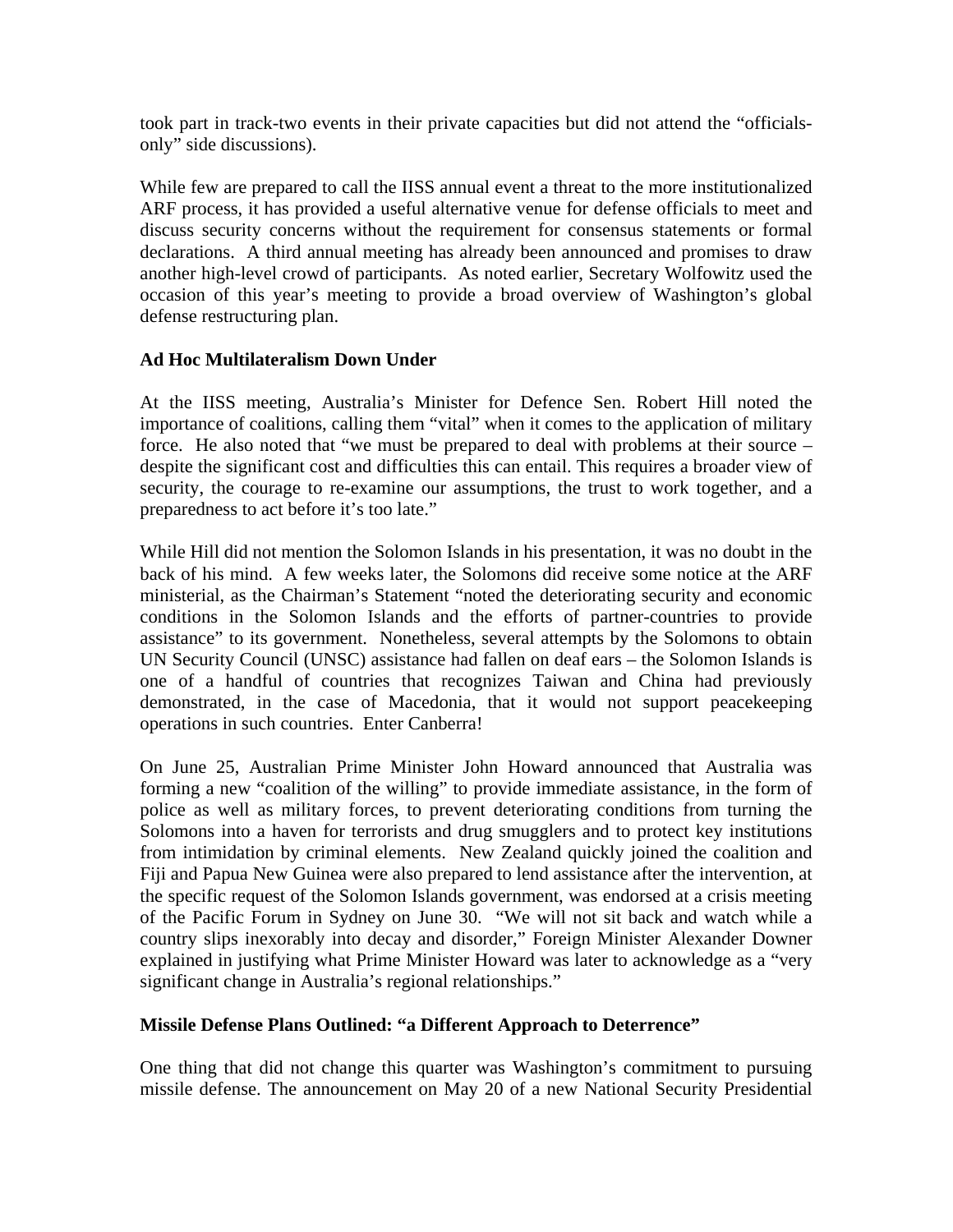Directive on Ballistic Missile Defense (BMD) was identified as part of Washington's broader commitment to "restructuring our defense and deterrence capabilities to correspond to emerging threats" in a post-Sept. 11 world. While the Directive was classified, the White House published a "National Policy on Ballistic Missile Defense Fact Sheet" to point out that "the contemporary and emerging missile threat from hostile states is fundamentally different from that of the Cold War and requires a different approach to deterrence and new tools for defense."

The goal of BMD is to "devalue missiles as tools of extortion and aggression, undermining the confidence of our adversaries that threatening a missile attack would succeed in blackmailing us." While no specific adversaries were mentioned by name, the "blackmail" reference reinforced the view that North Korea's missile program remains foremost in the minds of BMD advocates.

While the National Missile Defense Act of 1999 had called for deployment "as soon as technologically possible" of an effective system capable of defending "against limited ballistic missile attack (whether accidental, unauthorized, or deliberate)," the Fact Sheet made it clear that the defenses to be set in place in 2004 would merely be "a starting point for fielding improved and expanded missile defense capabilities later." The U.S. "[w]ill not have a final, fixed missile defense architecture" but rather "will deploy an initial set of capabilities that will evolve to meet the changing threat . . . . The composition of missile defenses, to include the number and location of systems deployed, will change over time." While one would have thought that such an announcement would have set off alarm bells (in Beijing if not elsewhere), the announcement went largely unnoticed. BMD seems to have become yesterday's issue.

## **Congress Approves Research on New Nuclear Weapons**

What did not go unnoticed was a decision by the White House to request (and subsequently receive) Congressional approval to conduct research on the potential development of smaller nuclear weapons, reversing a 10-year ban on R&D on weapons with an under five kiloton yield. Approval to produce such weapons was neither sought nor granted, only the right to study the issue. This action seemed aimed as much at preserving a nuclear weapons design capability at U.S. national laboratories as it was at examining, in Defense Secretary Donald Rumsfeld's words, "a variety of different ways – conceivably – to develop the ability to reach a deeply buried target." Apparently, bunker busters armed with conventional warheads do not dig deep enough or do enough damage to satisfy Pentagon planners.

Critics at home and abroad were quick to point out that such actions seemed counterproductive to the Bush administration's professed counterproliferation goals since they emphasized rather than downplayed the potential future importance of nuclear weapons and thus could encourage others to also seek this edge. Many chose to blur the distinction between research and production or use, while tying this move to Washington's announced policy of preemption. As a result, when one travels through the region, questions are frequently raised about Washington's "new preemptive nuclear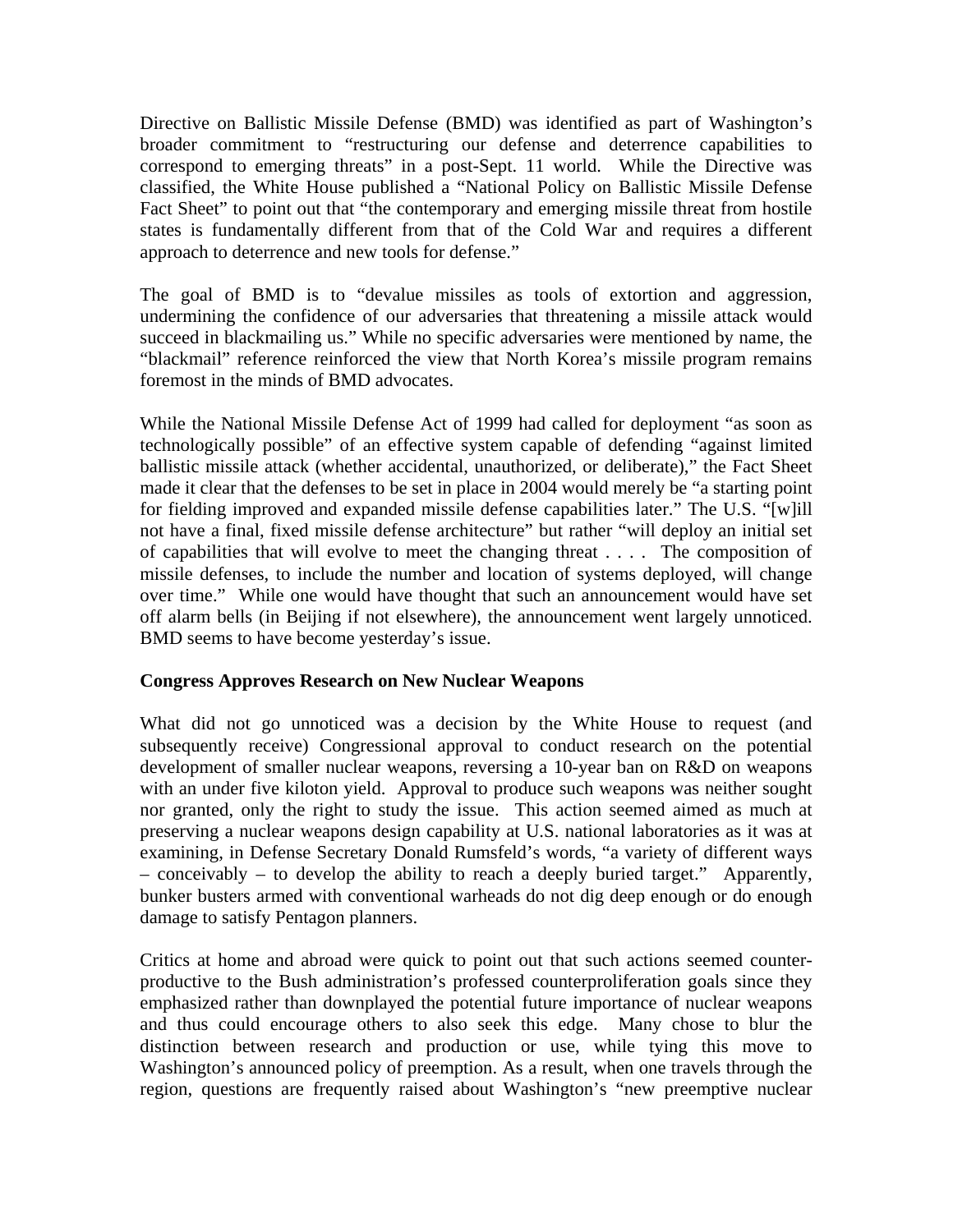attack policy." It's no wonder, critics argue, that North Korea feels compelled to pursue its own nuclear deterrent in the face of this increased U.S. nuclear threat.

While experts can easily dismiss such misconceptions, they have a cumulative impact on the minds of friends and potential foes alike about Washington's commitment to the Nuclear Non-Proliferation Treaty (under which the nuclear weapons states also have responsibilities) and to the probability or desirability of the future use of nuclear weapons. This hardly serves U.S. nonproliferation interests. Perhaps it's time for the Bush administration to consider a "no first use of weapons of mass destruction" policy, in order to return to the moral high road and put the WMD debate into proper perspective.

## **Iraq: Winning the Peace**

Last quarter, I argued that the long term impact of the war on Iraq regionally and globally would be driven by a number of as yet to be determined factors. One was the war's duration and the number of U.S. casualties. While "major combat" has ended, casualties continue to mount as opposition elements see guerrilla tactics as their best hope for convincing Washington to think twice about its plan for a prolonged occupation. While this is unlikely to succeed, it has demonstrated that winning the peace will likely be tougher than winning the war. Another factor was the nature of post-Saddam Iraq (including what role, if any, the United Nations would play in administering Iraq once the fighting ends). Yet another was the international and domestic political ramifications if no weapons of mass destruction were found, a storm that President Bush has thus far weathered much better than his comrade-in-arms, British Prime Minister Tony Blair.

The jury remains out on all these issues. Nonetheless, doubts about the credibility of U.S. intelligence – or its political use – could cause others to doubt some of the latest allegations about North Korean nuclear capabilities, making it even harder to bring skeptical allies along. For example, press reports indicate that neither Tokyo nor Seoul seem willing to accept at face value Washington's latest assessments that North Korea has been able to minaturize its alleged nuclear warhead to fit them on ballistic missiles.

Another key factor was successful pursuit of the Middle East road map (in cooperation with "quartet" members Russia, the European Union, and the UN). Despite considerable odds against it, some limited, tentative, but nonetheless significant progress has been made in this effort, but there are miles to go before anyone sleeps easy.

Finally was the issue of what Washington does next. While the Bush administration has hardened its position toward Syria and especially Iran (given the latter's apparent pursuit of a nuclear weapons program), few see this as Washington rushing toward war with either country, especially with its hands full dealing with the aftermath of its Iraq and Afghanistan campaigns and the continuing drama involving North Korea, where a diplomatic solution also remains the preferred option.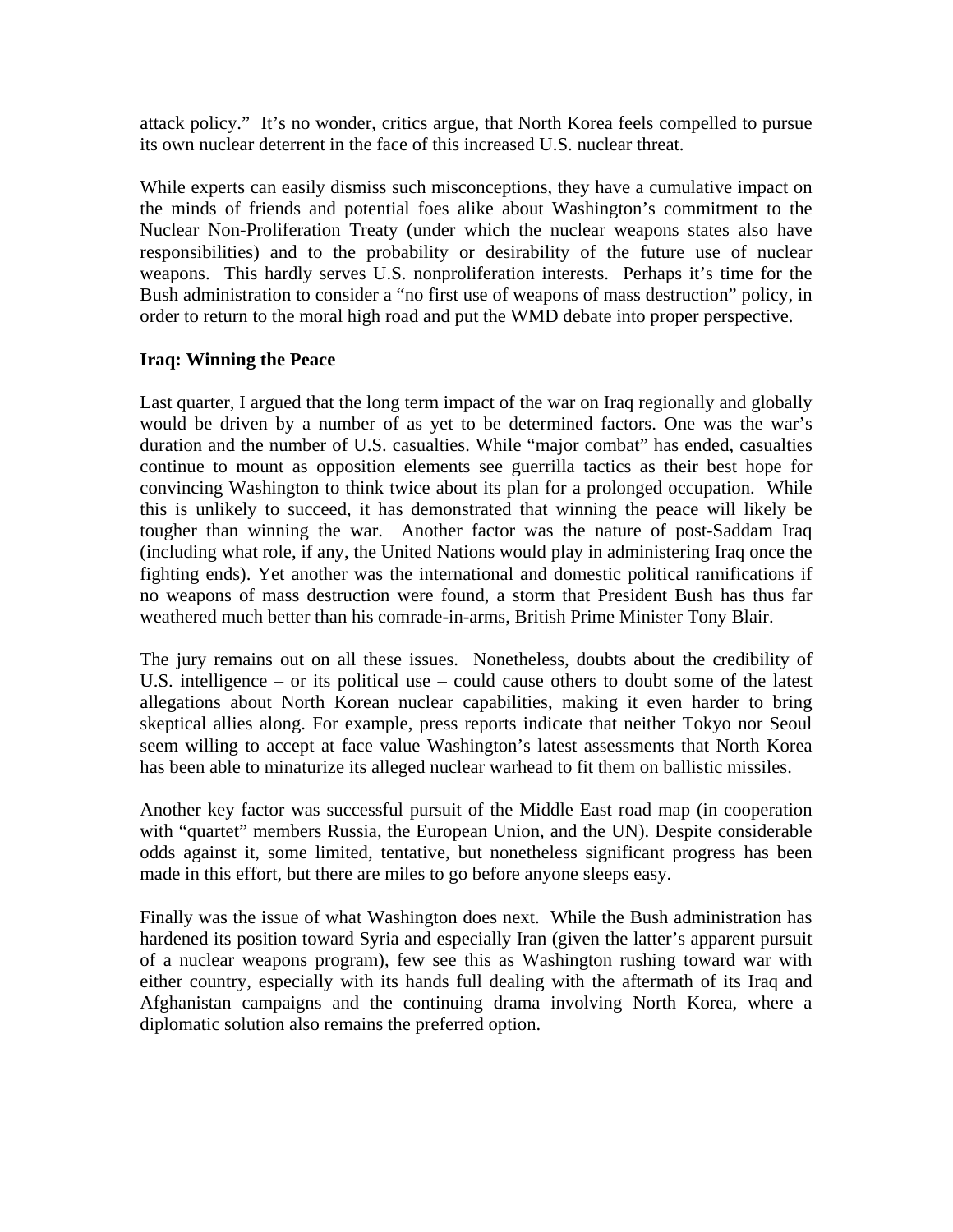## **SARS: Is the Worst Over?**

The worst appeared to be over after a quarter in which many of the region's economies and especially tourist-related industries felt the impact of the Severe Acute Respiratory Syndrome (SARS) outbreak. At quarter's end, no new cases had been detected in the region for several weeks, all World Health Organization (WHO) travel advisories had been rescinded, and air travel was slowly returning to normal. Toronto and Taiwan were approaching the WHO's 20-day benchmark (July 2 and 5 respectively) – when 20 days, or twice the incubation period, have passed without detection of a new case, the chain of human-to-human transmission is considered broken. But with some 200 people still being treated, the WHO cautioned that the disease could still pose a threat. Another concern is the virus could prove to be seasonal, and might return next winter.

The disease took its toll throughout and beyond the region. According to WHO statistics, China, where it originated, reported 5,327 cases with 348 deaths out of a worldwide total of 8,439 cases and 812 deaths. Hong Kong was second-hardest hit with 1,755 cases and 298 deaths, followed by Taiwan with 674 cases and 84 deaths. With more than 250 cases and 38 deaths, Toronto suffered the worst occurrence of SARS outside Asia. Singapore was the only other country in double digits, with 206 cases and 32 deaths.

The economic impact of the disease is still being assessed, but appears considerable, at least in the near term. At one point during the quarter, hotel occupancy rates in Hong Kong had fallen to single digits. International visitors to Taiwan fell from 45,000 a day to about 7,000; Taiwan visits to the mainland fell from quarter a million per month to a trickle, severely impacting Hong Kong's Dragonair, whose passenger load to the mainland dropped from 10,000 to 700 daily in late April/early May. Economic forecasts were predicting that China's GDP growth for 2003 could be reduced by 0.5 to 2 percent. Similar forecasts were being made for many Southeast Asian economies, and especially Singapore. The World Trade Organization forecasted a 2 percent drop in global trade and the World Bank East Asia put the estimated cost of SARS in the range \$20-25 billion.

All of the earliest and most severe SARS outbreaks have been traced to contact with an infected medical doctor from Guangdong Province, China, who spent a single night ( Feb. 21) on the 9th floor of the Metropole Hotel in Hong Kong. At least 16 guests and visitors to the same floor became infected. One has been identified as the source case, at the Princes of Wales Hospital, for the Hong Kong outbreak. Others, who carried the virus with them when they returned home, seeded outbreaks in Toronto, Vietnam, and Singapore. The mechanisms by which the virus spread from one infected person to so many guests and visitors are still not fully understood. China's failure to identify, isolate, and most importantly rapidly report on the new disease is seen as the primary cause of its rapid spread.

China's new leadership was quick to acknowledge that mistakes had been made, demanding more transparency and firing the health minister and other officials suspected of covering up the extent of the disease. Beijing also conducted a lot of damage control, especially in Southeast Asia (as outlined by Lyall Breckon in the China-ASEAN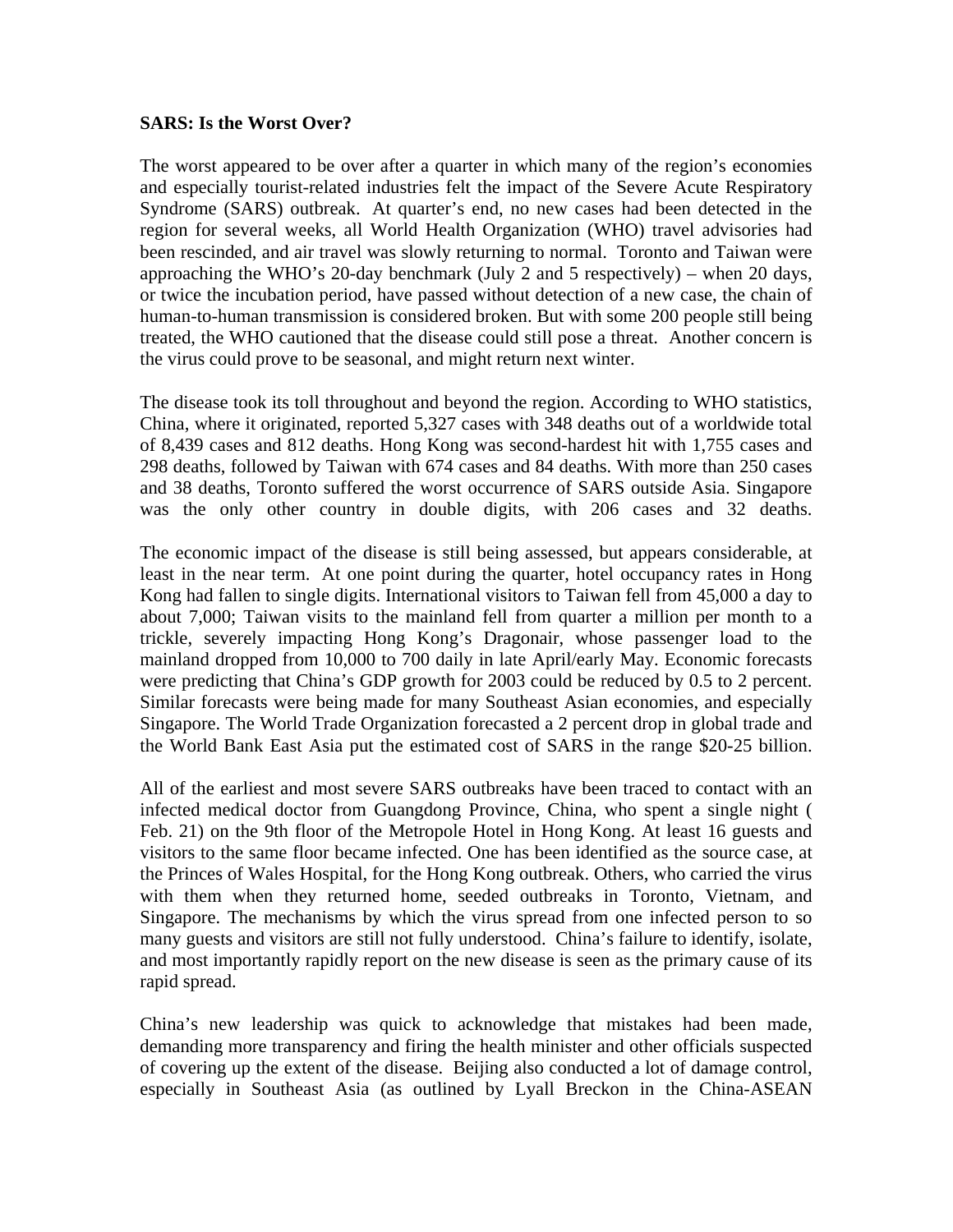chapter). However, its continued blockage of Taiwan's efforts to participate in WHO activities, both SARS-related and more generally, helped to fuel greater animosity from across the Taiwan Strait, especially since Taiwan's efforts to participate in the WHO's World Health Assembly as a "health entity" met all of China's stated "one China" concerns. China's efforts to win the hearts and minds of the Taiwan people suffered another major setback through its handling of SARS in general and the WHO issue in particular.

# **Regional Chronology April-June 2003**

**April 1, 2003:** National Assembly approves dispatch of Korean troops to Iraq as part of U.S. coalition.

**April 2, 2003:** ROK National Security Advisor Ra Jong-yil meets with Chinese counterpart in Beijing for talks on North Korea.

**April 5, 2003:** Russian President Vladimir Putin urges the Russian Parliament to ratify the Strategic Offensive Reductions Treaty with the U.S.

**April 6, 2003:** Chinese PM Wen Jiabao reports China is capable of curbing the spread of SARS.

**April 7, 2003:** DPRK cancels 10th South-North Inter-Ministerial talks scheduled for the same day.

**April 7, 2003:** U.S. National Security Adviser Condoleezza Rice holds talks with President Putin in Moscow.

**April 8, 2003:** Japanese FM Kawaguchi visits Beijing, invites PM Wen to visit Japan.

**April 9, 2003:** Malaysia bans all tourists from China to stop the spread of the SARS.

**April 10-12, 2003:** ROK and PRC FMs Yoon and Li meet in Beijing; agree to multilateral dialogue to resolve DPRK nuclear issue.

**April 16, 2003:** Australian Navy seizes DPRK vessel, the *Pong Su* for smuggling illegal drugs.

**April 16, 2003:** The WHO warns that China has failed to report all SARS cases.

**April 18, 2003:** U.S., Japanese, and South Korean officials meet in Washington to discuss impending North Korea talks

**April 18, 2003:** Chinese Politburo announces all officials must be truthful on all aspects of SARS reporting, without delay or deceit.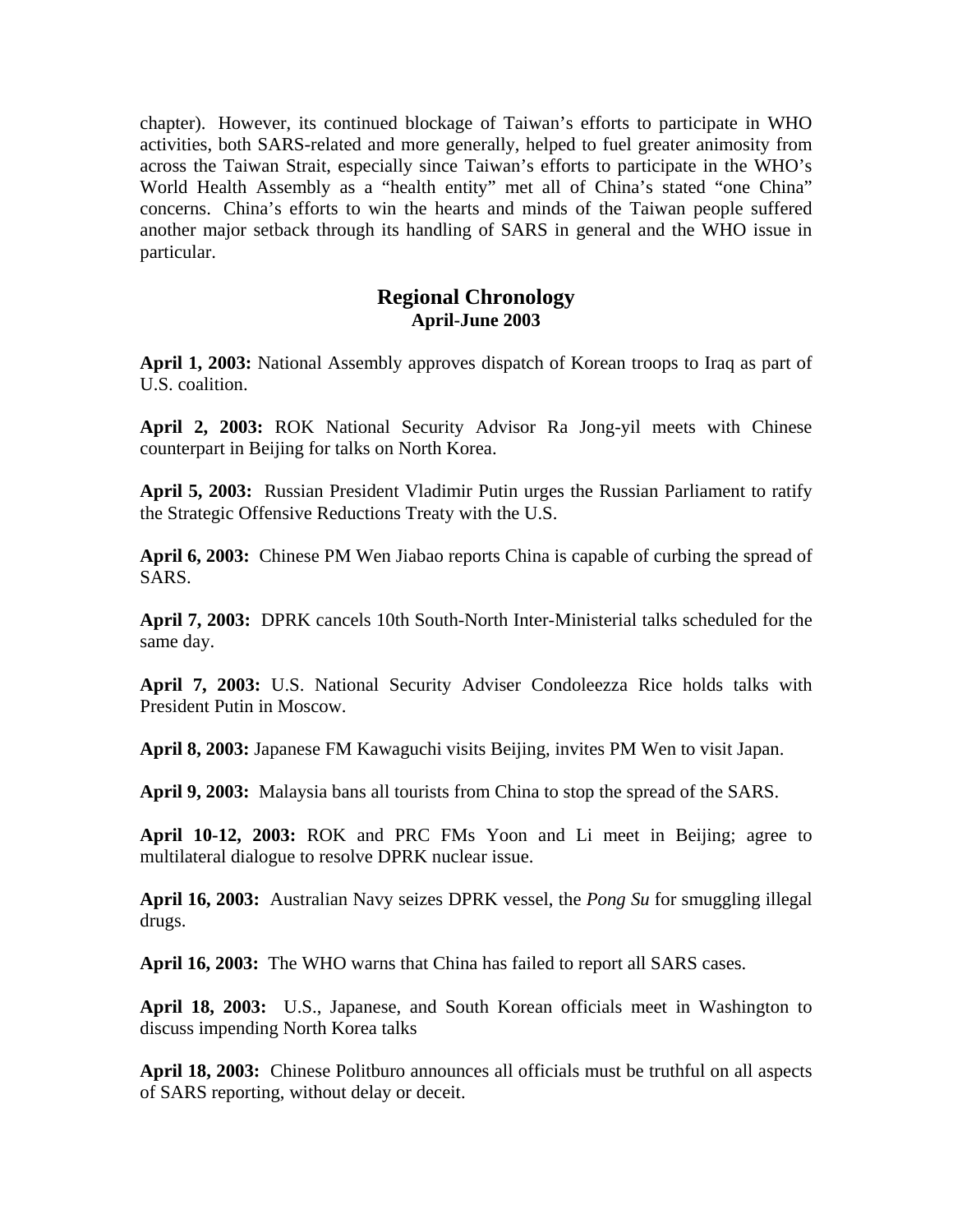**April 20, 2003:** Chinese health minister and Beijing's mayor removed from office over SARS handling.

**April 20-23, 2003:** Indonesian President Megawati Sukarnoputri visits Moscow.

**April 22, 2003:** PRC President Hu Jintao meets with DPRK Gen. Cho Myong-rok.

**April 23-25, 2003:** Asst. Secretary of State James Kelly in Beijing for 3-day trilateral talks with North Korea and China.

**April 23, 2003:** Officials announce that public schools in Beijing will close for two weeks.

**April 23, 2003:** Burma's opposition leader Aung San Suu Kyi criticizes the military junta for refusing to start serious political talks.

**April 23, 2003:** Indonesian police arrest Jemaah Islamiyah (JI) leader Abu Rusdan.

**April 23, 2003:** Peace talks announced in Geneva between Indonesian government and Free Aceh Movement.

**April 24, 2003:** Aceh talks cancelled.

**April 25 - May 9, 2003:** *Balikatan-03,* joint U.S.-Philippine training exercise in Luzon.

**April 25-26, 2003:** Asst. Secretary Kelly in Seoul and Tokyo for debriefing on trilateral talks in Beijing.

**April 26, 2003:** ASEAN Plus Three SARS meeting in Kuala Lumpur.

**April 27, 2003:** China closes theaters, Internet cafes, discos, and other public venues to stop the spread of SARS.

**April 27, 2003:** Taiwan announces first SARS death and imposes 10-day mandatory quarantine on all arrivals from China, Hong Kong, Singapore, Vietnam, and Toronto.

**April 27, 2003:** A bomb explodes in Jakarta airport, injuring six.

**April 28, 2003:** WHO announces Vietnam is the first nation to contain the SARS epidemic.

**April 29, 2003:** SCO foreign ministers meeting in Kazakhstan.

**April 29, 2003:** ASEAN-China emergency summit on SARS in Bangkok.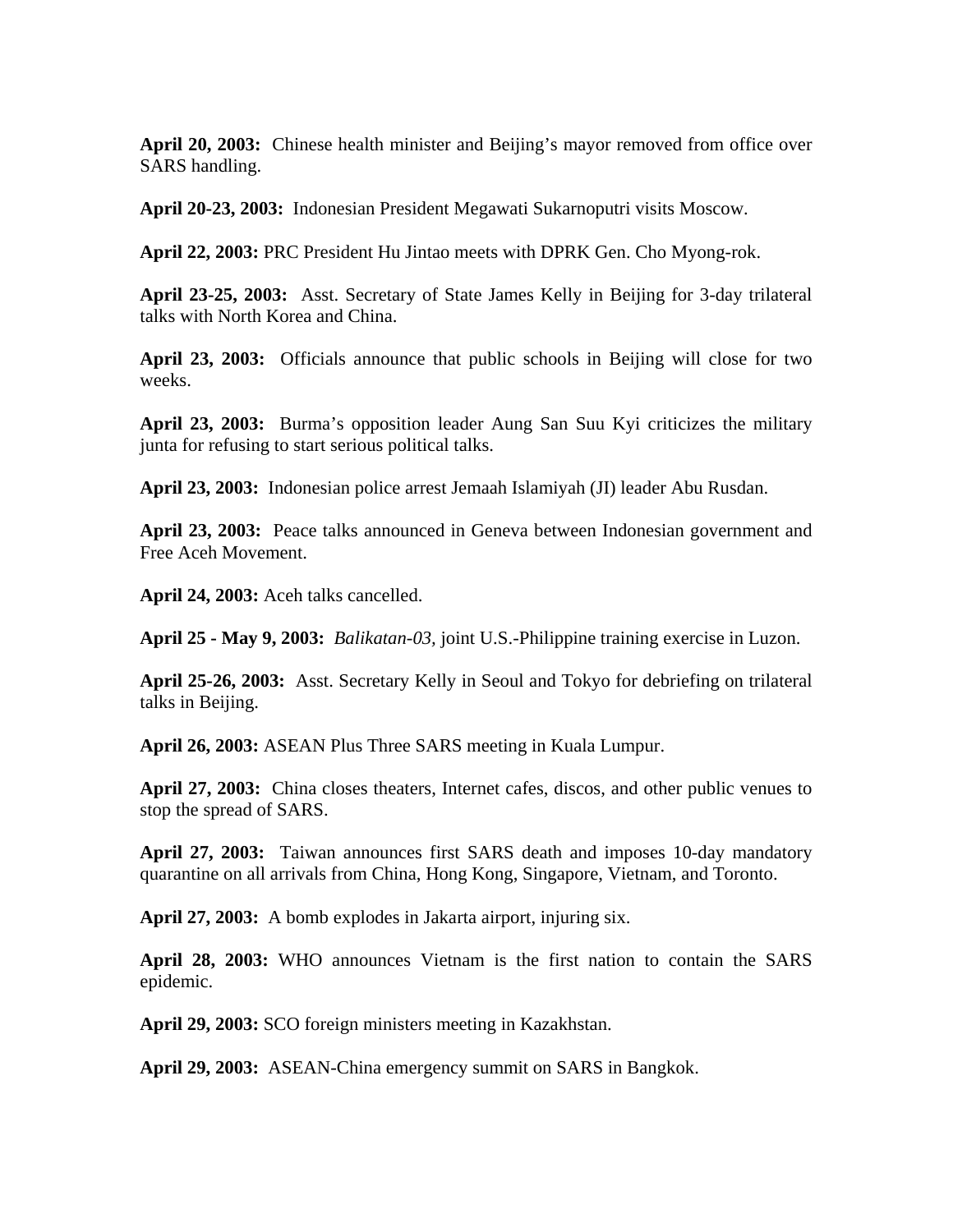**May 1, 2003:** President Bush announces that major combat phase in Iraq has ended.

**May 1, 2003:** China reduces Golden Week holiday to a long weekend, discourages travel to rural areas.

**May 2, 2003:** Seventy Chinese sailors aboard a diesel-powered submarine die in Yellow Sea training accident.

**May 2-4, 2003:** PM John Howard visits President Bush in Crawford, Texas.

**May 5, 2003:** U.S. Under Secretary of State John Bolton travels to Moscow in a bid to increase pressure on Iran and DPRK.

**May 8, 2003:** WHO extends its SARS travel advisory to Taipei.

**May 9, 2003:** Four Free Aceh Movement members arrested for April 27 Jakarta bombing.

**May 12, 2003:** DPRK nullifies 1992 Inter-Korean Denuclearization Declaration.

**May 12, 2003:** Trial of Bali bombing suspect Amrozi begins.

**May 12-16, 2003:** President Roh visits U.S., meets President Bush; joint statement warns North Korea that escalation may result in "further steps."

**May 14, 2003:** Secretary of State Colin Powell visits Moscow, meets President Putin.

**May 15, 2003:** China threatens to execute or jail for life anyone who breaks SARS quarantine orders and spreads the deadly virus intentionally.

**May 15-29, 2003**: China joins 10 other countries as observers of annual *Cobra Gold*  exercises in Thailand*.* The focus this year is peacekeeping and antiterrorism training.

**May 16, 2003:** Taiwan's minister of health resigns following SARS outbreaks at three major hospitals

**May 19, 2003:** Indonesia declares martial law in Aceh and begins military offensive.

**May 19, 2003:** Taiwan announces 35 SARS-related deaths, third-highest behind China and Hong Kong.

**May 19, 2003:** Philippines President Macapagal-Arroyo visits Washington, meets President Bush.

**May 20, 2003:** White House releases unclassified version of National Security Policy Directive 23, outlining global missile defense system.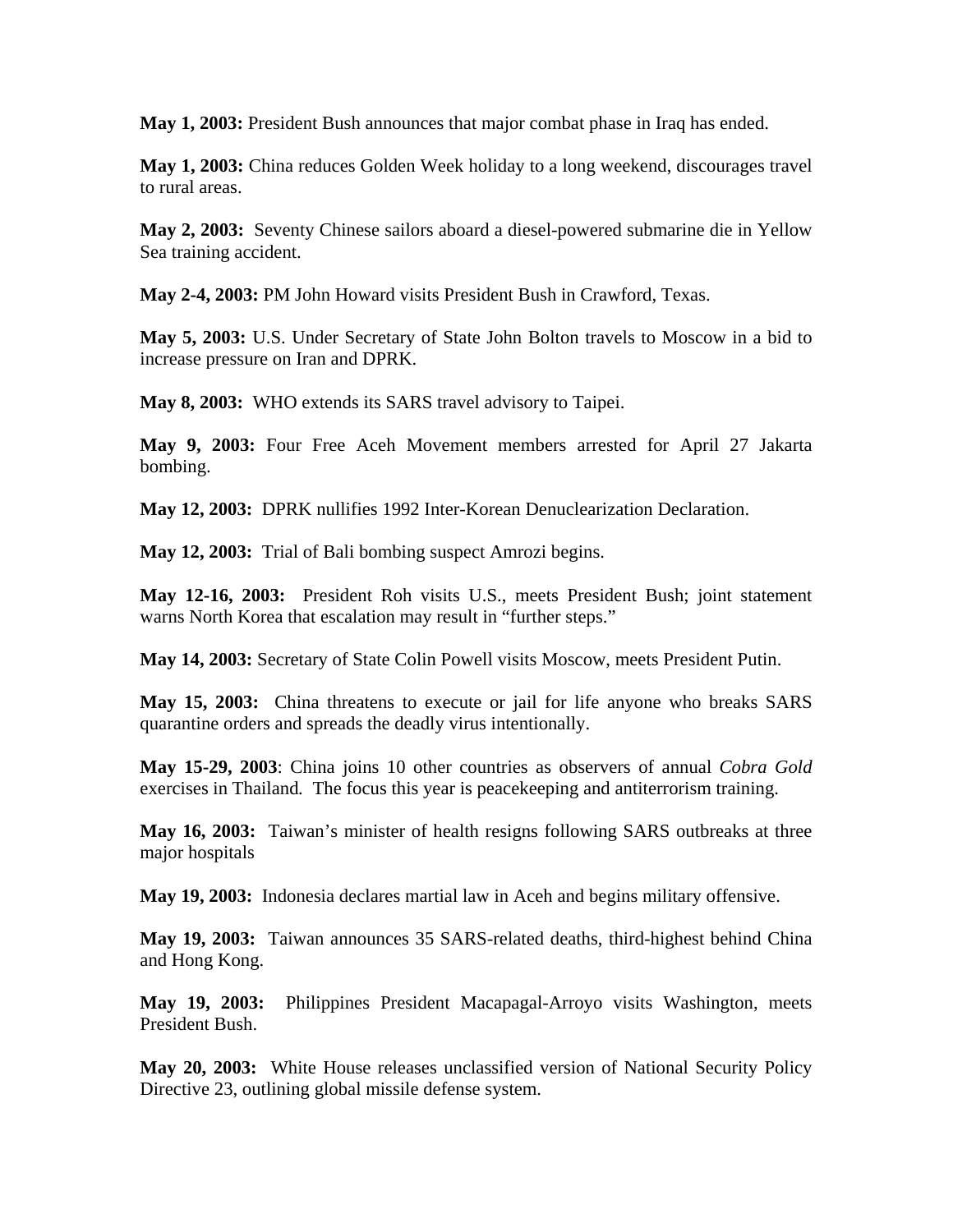**May 20, 2003:** East Timor celebrates first year of independence.

**May 21, 2003:** WHO issues SARS travel warning for the whole of Taiwan.

**May 22-23, 2003:** Secretary Powell attends G-8 foreign ministers meeting in Paris.

**May 22-23, 2003:** PM Koizumi visits Crawford, Texas, discusses cooperation on North Korea and rebuilding Iraq with President Bush.

**May 23, 2003:** U.S. imposes trade sanctions on China for technology transfers that advanced the Iranian ballistic missile program.

**May 26, 2003:** A Burmese pro-junta group threatens supporters of opposition leader Aung San Suu Kyi.

**May 26-29, 2003:** President Hu visits President Putin in Moscow.

**May 27, 2003:** Burma's military junta accuses Aung San Suu Kyi's supporters of physically assaulting "peaceful" opponents during her trip to the north.

**May 29, 2003:** DPRK accuses ROK of sending warships across the disputed Yellow Sea border, warns of "irrevocable serious consequences."

**May 29, 2003:** Pentagon official says, "everything is going to move everywhere," as DoD rethinks its overseas military presence.

**May 29, 2003:** SCO summit in Moscow. Russia and China issue statement calling for reform of the UN to uphold its pivotal role in world affairs.

**May 29-31, 2003:** Three U.S. members of Congress, led by Rep. Curt Weldon, visit Pyongyang.

**May 30, 2003:** Singapore removed from list of countries affected by SARS virus.

**May 30, 2003:** Aung San Suu Kyi and 19 National League for Democracy (NLD) top party members placed into "protective custody" after violent clashes between her supporters and opponents. Junta announces closure of NLD offices in Rangoon.

**May 30-June 3, 2003:** Deputy Defense Secretary Wolfowitz visits Singapore, Seoul, and Tokyo.

**May 31, 2003:** ROK Navy fires warning shots at North Korean fishing boats.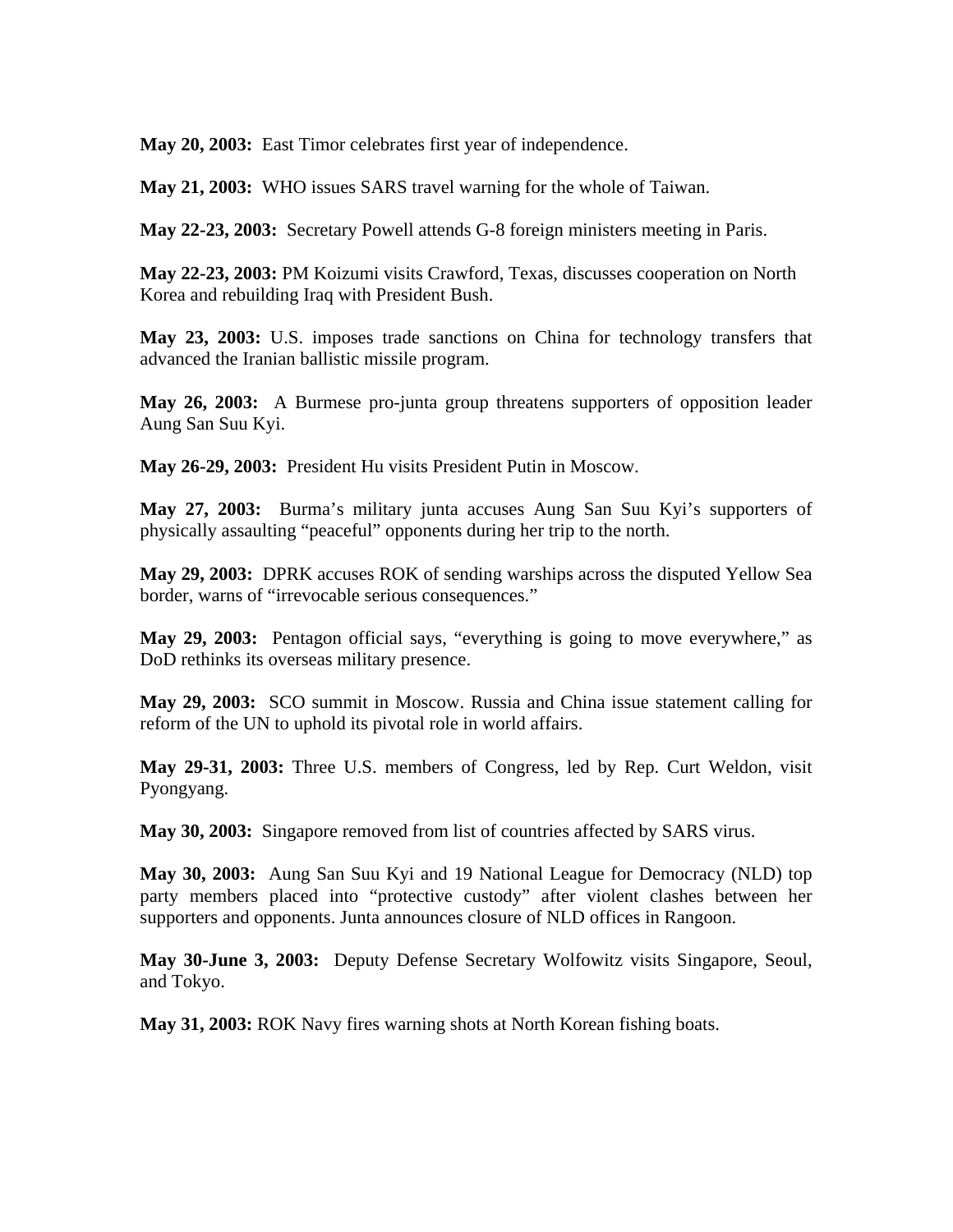**May 31, 2003:** St. Petersburg Tricentennial. Numerous summit meetings occur on the sidelines including first meeting between PM Koizumi and President Hu. President Putin meets with President Bush, President Hu, PM Koizumi, among others.

**June 1-3, 2003:** G-8 summit in Evian, France. President Hu is first Chinese leader to participate as observer.

**June 1, 2003:** South Korean Navy fires warning shots after North Korean fishing boats cross disputed maritime border.

**June 1, 2003:** China blocks Yangtze River and starts to fill Three Gorges Dam reservoir.

**June 2, 2003:** President Bush and other international leaders call on Burma to immediately release Suu Kyi.

**June 2, 2003:** China and 10 other Asia-Pacific countries, including five ASEAN members, agree to establish an Asian Bond Fund worth more than \$1 billion.

**June 2, 2003:** President Hu and PM Mahathir meet on margins of G-8 summit.

**June 3, 2003:** DPRK warns naval clashes could trigger war. South Korean Navy fires warning shots at a North Korean fishing boat hours later.

**June 4, 2003:** South Korean police seize 50 kilos of meth-amphetamine from Chinese ship that had transited DPRK.

**June 4, 2003:** Over 12,000 people gather in Hong Kong for a candlelight ceremony commemorating Tiananmen  $14<sup>th</sup>$  anniversary.

**June 5, 2003:** U.S. and ROK officials agree on two-phase, multi-year consolidation of U.S. troops around "key hubs" south of Seoul.

**June 6, 2003:** Japanese Diet enacts special legislation to respond to security emergencies.

**June 6-10, 2003:** President Roh visits Tokyo, meets Emperor Akihito; holds summit with PM Koizumi.

**June 8, 2003:** DPRK suspends ferry service to Japan following Japan's announcement of stricter safety and security searches.

**June 9, 2003:** DPRK claims nuclear weapons needed to reduce costs associated with its conventional forces.

**June 9-10, 2003:** Deputy Secretary of State Armitage visits Tokyo.

**June 9-10, 2003:** ASEAN Plus Three meeting on SARS in Siem Reap, Cambodia.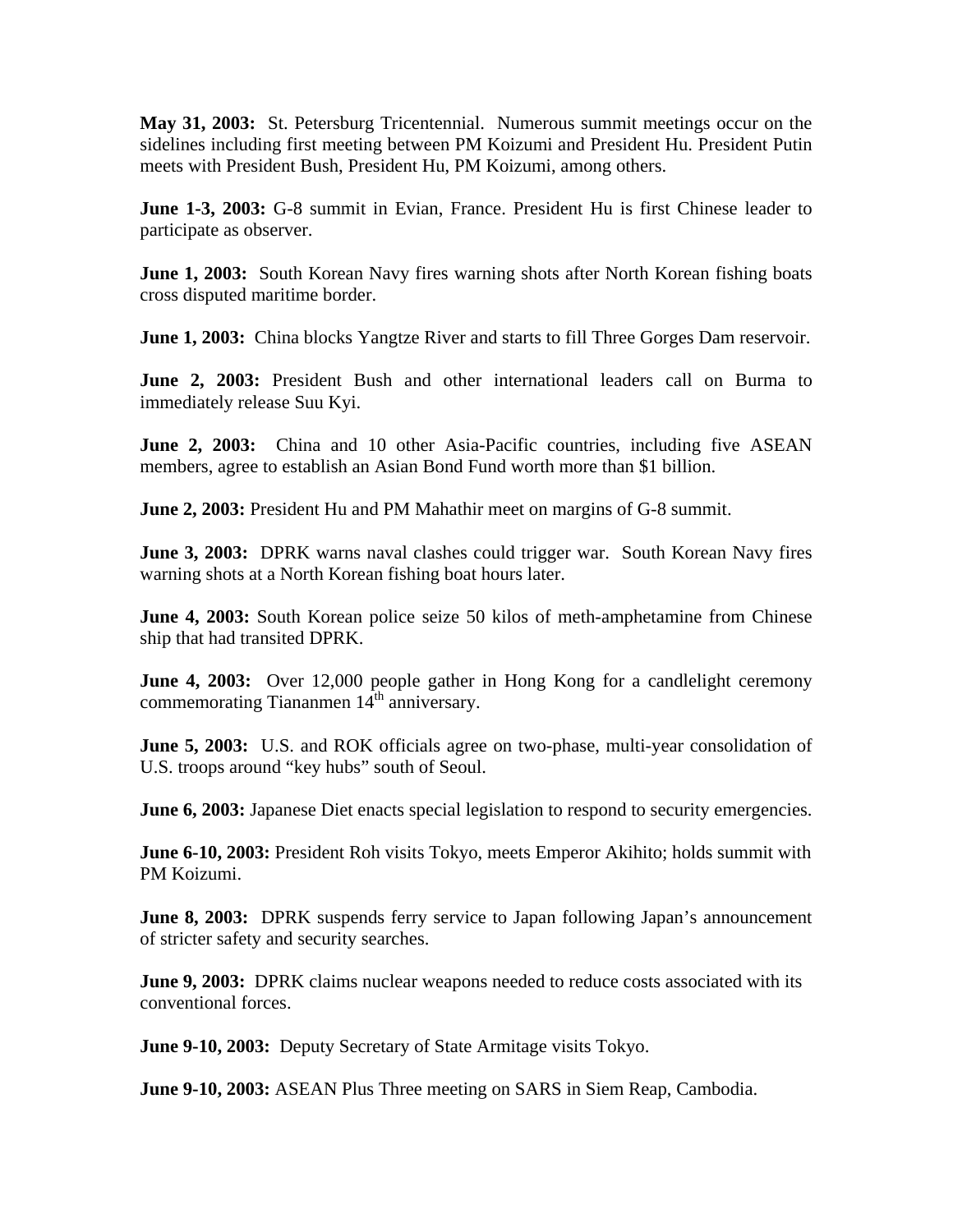**June 10, 2003:** UN envoy Razali Ismail meets with Aung San Suu Kyi, presses junta for her release.

**June 10, 2003:** Thai police arrest four suspected JI members who were reportedly planning to bomb embassies and beach resorts in Thailand.

**June 10, 2003:** PM Thaksin meets President Bush in Washington.

**June 10, 2003:** Japan detains two DPRK cargo ships.

**June 11, 2003:** U.S. Senate votes to ban all imports from Burma.

**June 11, 2003:** Singapore PM Goh meets President Bush in Washington.

**June 12, 2003:** Eleven nation "coalition of the willing" supports U.S. Proliferation Security Initiative in Madrid.

**June 12-13, 2003:** Asst. Secretary Kelly hosts TCOG meeting in Honolulu; all agree that ROK and Japan participation in DPRK nuclear weapons talks is "indispensable."

**June 13, 2002:** Australian PM John Howard meets President Bush at the White House.

**June 13, 2003:** Thai police arrest man selling radioactive material for use in making "dirty bombs."

**June 13, 2003:** A candlelight vigil in Seoul marking the anniversary of the deaths of two school girls killed by a U.S. military vehicle draws nearly 20,000.

**June 13, 2003:** WHO announces travel warning restrictions lifted for Hebei, Inner Mongolia, the Shanxi and Tianjin regions in China.

**June 14, 2003:** PM Thaksin announces Thai Muslim militants were planning terrorist attacks in Bangkok during the APEC meeting in October.

**June 14, 2003:** ROK and DPRK symbolic ceremony in the DMZ to commemorate joint railway (which is not yet operational).

**June 15, 2003:** Bali bombing trial for the alleged operations chief of JI, Mukhlas, begins.

**June 16, 2003:** DPRK criticizes U.S. crackdown on illegal trafficking; says U.S. should "mind its own business."

**June 16, 2003:** Japanese police demand U.S. military transfer marine suspected of May 25 sexual assault of Okinawan woman to local authorities.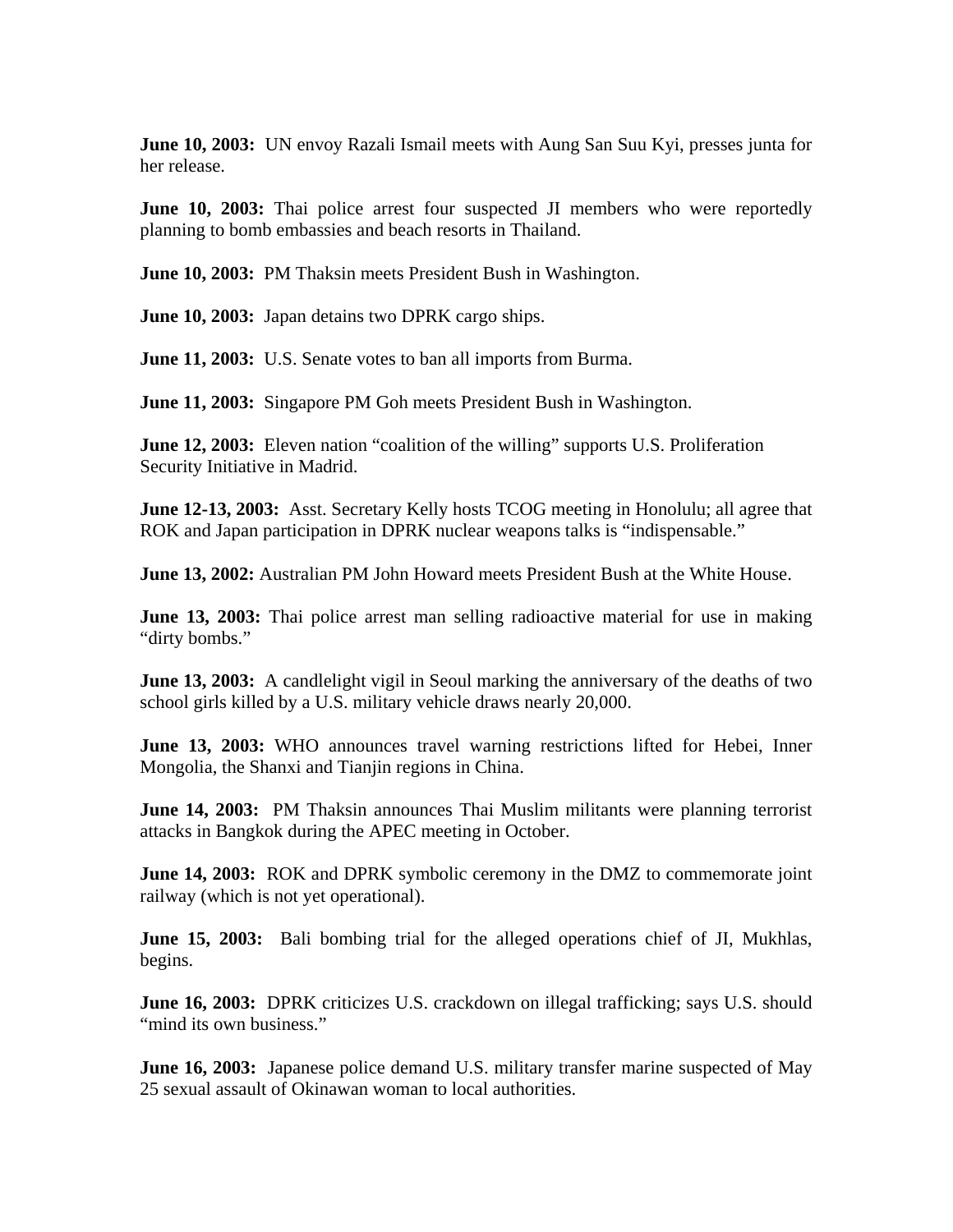**June 16-17, 2003:** ASEAN ministers meeting in Phnom Penh; ministers call for "peaceful transition to democracy" in Myanmar and early lifting of restrictions on Aung San Suu Kyi.

**June 17, 2003:** ASEAN Plus Three and separate Plus Three (ROK, PRC, Japan) meetings in Phnom Penh.

**June 17, 2003:** WHO lifts SARS travel warning to Taiwan.

**June 17-18, 2003:** Malaysia hosts WHO meeting on SARS.

**June 18, 2003:** ASEAN Regional Forum meets in Phnom Penh; calls on North Korea to rejoin the NPT and urges early release of Aung San Suu Kyi. Sec. Powell holds side meetings with counterparts.

**June 18, 2003:** U.S. agrees to transfer Marine suspected in rape case to Okinawan authorities.

**June 18, 2003:** Red Cross request for access to Aung San Suu Kyi denied.

**June 18, 2003:** DPRK announces it will "put further spurs to increasing its nuclear deterrent force."

**June 18-19, 2003:** U.S. presents draft UNSC resolution condemning North Korea's nuclear weapons program; Chinese diplomats say its premature.

**June 20, 2003:** DPRK vows retaliation and "strong emergency measures" if U.S. formally presents resolution to the UNSC.

**June 21, 2003:** Indonesian police announce arrest of 10 JI members.

**June 22-27, 2003:** Indian PM Atal Behari Vajpayee visits China, meets Premier Wen Jiabao and other officials. Vajpayee announces Indian recognition of Tibet as a part of china; the two states issue joint declaration appointing special envoys to make progress on long-standing border disputes.

**June 24, 2003:** WHO announces removal of SARS travel warning from Beijing.

**June 25, 2003:** Japan announces suspension of economic aid to Burma pending release of Aung San Suu Kyi.

**June 25, 2003:** ROK special prosecutor concludes 70-day investigation into secret payments made to North Korea, reprimands former administration, and charges three in connection with the scandal.